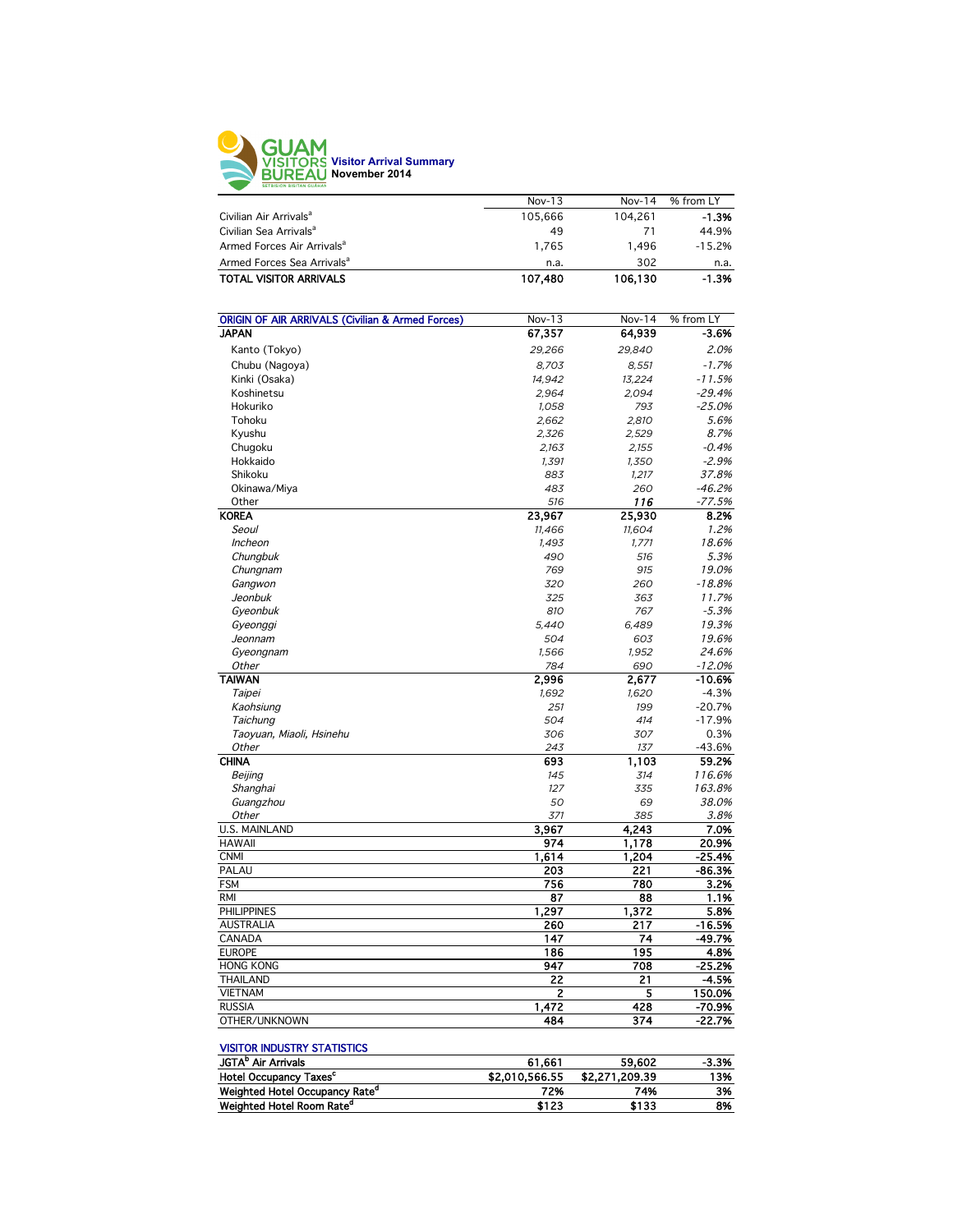# **Guam Visitors Bureau November 2014 Visitor Arrival Summary**

**Calendar Year-to-Date 2013/14 • Fiscal Year-to-Date 2014/15** 

|                                                             | <b>CYTD 2013</b>             | <b>CYTD 2014</b>             |                      | <b>FYTD 2014</b>           | <b>FYTD 2015</b>                    |                      |
|-------------------------------------------------------------|------------------------------|------------------------------|----------------------|----------------------------|-------------------------------------|----------------------|
| Air Arrivals <sup>a</sup>                                   | (Jan - Nov '13)<br>1,210,685 | (Jan - Nov '14)<br>1,212,470 | % from LY<br>0.1%    | (Oct - Nov '13)<br>208,080 | (Oct - Nov '14)<br>206.669          | % from LY<br>$-0.7%$ |
| Sea Arrivals <sup>a</sup>                                   | 5,224                        | 10,769                       | 106.1%               | 1,355                      | 3,422                               | 152.5%               |
| <b>TOTAL VISITOR ARRIVALS</b>                               | 1,215,909                    | 1,223,239                    | 0.6%                 | 209,435                    | 210,091                             | 0.3%                 |
|                                                             |                              |                              |                      |                            |                                     |                      |
|                                                             | CYTD 2013                    | <b>CYTD 2014</b>             |                      | <b>FYTD 2014</b>           |                                     |                      |
| <b>ORIGIN OF AIR ARRIVALS (Civilian &amp; Armed Forces)</b> | (Jan - Nov '13)              | (Jan - Nov '14)              | % from LY            | (Oct - Nov '13)            | <b>FYTD 2015</b><br>(Oct - Nov '14) | % from LY            |
| <b>JAPAN</b>                                                | 817.323                      | 741,380                      | -9.3%                | 134,231                    | 125,576                             | -6.4%                |
| Kanto (Tokyo)                                               | 404,855                      | 356,471                      | $-12.0%$             | 61,288                     | 58,729                              | $-4.2%$              |
| Chubu (Nagoya)                                              | 102,689                      | 98,957                       | $-3.6%$              | 17,892                     | 16,891                              | $-5.6%$              |
| Kinki (Osaka)                                               | 156,913                      | 141,575                      | $-9.8%$              | 27,895                     | 24,650                              | $-11.6%$             |
| Koshinetsu                                                  | 21,553                       | 18,472                       | $-14.3%$             | 4,800                      | 3,770                               | $-21.5%$             |
| Hokuriko                                                    | 10,826                       | 10,496                       | $-3.0%$              | 2,014                      | 1,588                               | $-21.2%$             |
| Tohoku                                                      | 27,817                       | 24,656                       | $-11.4%$             | 5,218                      | 4,886                               | $-6.4%$              |
| Kyushu                                                      | 29,036                       | 31,473                       | 8.4%                 | 4,657                      | 4,751                               | 2.0%                 |
| Chugoku                                                     | 23,446                       | 22,606                       | $-3.6%$              | 4,672                      | 4,584                               | $-1.9%$              |
| Hokkaido                                                    | 15,251                       | 14,501                       | $-4.9%$              | 2,471                      | 2,436                               | $-1.4%$              |
| Shikoku                                                     | 10,522                       | 10,367                       | $-1.5%$              | 1,807                      | 2,044                               | 13.1%                |
| Okinawa/Miya                                                | 3,829                        | 4,300                        | 12.3%                | 786                        | 616<br>631                          | $-21.6%$             |
| Other<br><b>KOREA</b>                                       | 10,586<br>220,782            | 7,506<br>275,703             | $-29.1%$<br>24.9%    | 731<br>43,214              | 50,353                              | $-13.7%$<br>16.5%    |
| Seoul                                                       | 108,299                      | 128,511                      | 18.7%                | 20,485                     | 22,105                              | 7.9%                 |
| Incheon                                                     | 13,115                       | 17,262                       | 31.6%                | 2,827                      | 3,433                               | 21.4%                |
| Chungbuk                                                    | 3,444                        | 4,576                        | 32.9%                | 776                        | 909                                 | 17.1%                |
| Chungnam                                                    | 7,432                        | 9,815                        | 32.1%                | 1,497                      | 1,885                               | 25.9%                |
| Gangwon                                                     | 2,514                        | 2,907                        | 15.6%                | 577                        | 574                                 | $-0.5%$              |
| Jeonbuk                                                     | 2,827                        | 3,920                        | 38.7%                | 593                        | 729                                 | 22.9%                |
| Gyeonbuk                                                    | 6,705                        | 8,989                        | 34.1%                | 1,489                      | 1,625                               | 9.1%                 |
| Gyeonggi                                                    | 48,515                       | 62,141                       | 28.1%                | 9,859                      | 12,237                              | 24.1%                |
| Jeonnam                                                     | 4,633                        | 5,897                        | 27.3%                | 980                        | 1,202                               | 22.7%                |
| Gyeongnam                                                   | 14,410                       | 21,250                       | 47.5%                | 2,708                      | 4,073                               | 50.4%                |
| Other                                                       | 8,888                        | 10,435                       | 17.4%                | 1,423                      | 1,581                               | 11.1%                |
| <b>TAIWAN</b>                                               | 44,832                       | 46,066                       | 2.8%                 | 7,103                      | 6,066                               | $-14.6%$             |
| Taipei                                                      | 24,924                       | 25,559                       | 2.5%                 | 4,061                      | 3,648                               | $-10.2%$             |
| Kaohsiung                                                   | 3,200                        | 2,897                        | $-9.5%$              | 584                        | 381                                 | $-34.8%$             |
| Taichung                                                    | 7,563                        | 8,078                        | 6.8%                 | 1,286                      | 1,050                               | $-18.4%$             |
| Taoyuan, Miaoli, Hsinehu<br>Other                           | 4,620<br>4,525               | 5,965<br>3,567               | 29.1%<br>$-21.2%$    | 644<br>528                 | 673<br>314                          | 4.5%<br>$-40.5%$     |
| <b>CHINA</b>                                                | 10,634                       | 14,751                       | 38.7%                | 2,212                      | 3,007                               | 35.9%                |
| Beijing                                                     | 2,708                        | 4,736                        | 74.9%                | 552                        | 777                                 | 40.8%                |
| Shanghai                                                    | 3,157                        | 3,349                        | 6.1%                 | 752                        | 873                                 | 16.1%                |
| Guangzhou                                                   | 853                          | 1,144                        | 34.1%                | 161                        | 222                                 | 37.9%                |
| Other                                                       | 3,916                        | 5,522                        | 41.0%                | 747                        | 1,135                               | 51.9%                |
| <b>U.S. MAINLAND</b>                                        | 44,632                       | 50,572                       | 13.3%                | 6,988                      | 8,472                               | 21.2%                |
| <b>HAWAII</b>                                               | 8,871                        | 12,560                       | 41.6%                | 1,747                      | 2,323                               | 33.0%                |
| <b>CNMI</b>                                                 | 14,628                       | 13,489                       | $-7.8%$              | 2,675                      | 2,224                               | $-16.9%$             |
| PALAU                                                       | 2,656                        | 2,749                        | 3.5%                 | 400                        | 492                                 | 23.0%                |
| <b>FSM</b>                                                  | 9,037                        | 8,433                        | -6.7%                | 1,460                      | 1,510                               | 3.4%                 |
| <b>RMI</b>                                                  | 789                          | 772                          | $-2.2%$              | 184                        | 151                                 | $-17.9%$             |
| <b>PHILIPPINES</b>                                          | 9,835                        | 10,814                       | 10.0%                | 2,503                      | 2,660                               | 6.3%                 |
| AUSTRALIA                                                   | 3,064                        | 3,579                        | 16.8%                | 490                        | 514                                 | 4.9%                 |
| CANADA<br><b>EUROPE</b>                                     | 895<br>1,895                 | 750<br>1,655                 | $-16.2%$<br>$-12.7%$ | 216<br>295                 | 136<br>310                          | $-37.0%$<br>5.1%     |
| <b>HONG KONG</b>                                            | 7,751                        | 7,208                        | $-7.0%$              | 1,595                      | 1,304                               | $-18.2%$             |
| <b>THAILAND</b>                                             | 361                          | 362                          | 0.3%                 | 50                         | 47                                  | $-6.0%$              |
| <b>VIETNAM</b>                                              | 90                           | 95                           | 5.6%                 | 14                         | $\overline{20}$                     | 42.9%                |
| <b>RUSSIA</b>                                               | 6,669                        | 15,790                       | 136.8%               | 1,888                      | 802                                 | -57.5%               |
| OTHER/UNKNOWN                                               | 5,941                        | 5,742                        | $-3.3%$              | 815                        | 702                                 | $-13.9%$             |
|                                                             |                              |                              |                      |                            |                                     |                      |
| <b>VISITOR INDUSTRY STATISTICS</b>                          |                              |                              |                      |                            |                                     |                      |
| JGTA <sup>b</sup> Air Arrivals                              | 727,020                      | 657,216                      | $-10%$               | 123,099                    | 115,075                             | $-6.5%$              |
| Hotel Occupancy Taxes <sup>c</sup>                          | \$27,027,538.34              | \$33,182,498.16              | 23%                  | \$4,458,750.48             | \$5,048,162.88                      | 13%                  |
| Weighted Hotel Occupancy Rate <sup>d</sup>                  | 75%                          | 77%                          | 3%                   | 66%                        | 75%                                 | 14%                  |

Weighted Hotel Room Rate<sup>d</sup> \$132 \$147 11% \$123 \$135 10% Note: CYTD is Calendar Year-to-Date and FYTD is Fiscal Year-to-Date. 2012/3 visitor arrivals may exclude Armed Forces sea arrival statistics and may not be comparable to figures last year. Visitor statistics

will be updated once the data is made available. Armed Forces sea arrivals exclude HP (home ported) or MSC (military sea command) personnel. Source: °Civilian air & sea arrivals. Customs Declaration<br>Forms, Customs & Quaran Government of Guam dGuam Hotel & Restaurant Association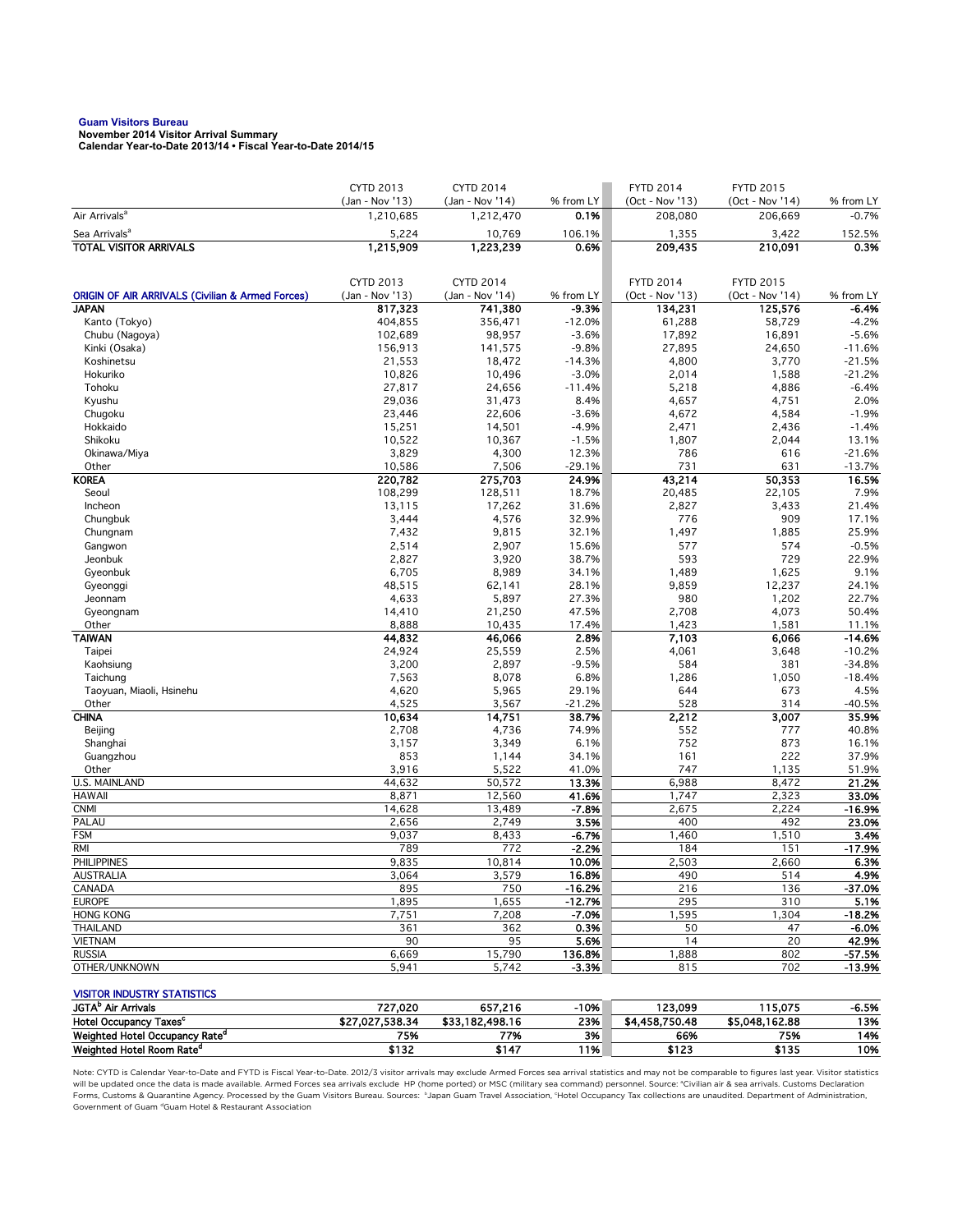

#### DAILY ARRIVAL SUMMARY NOVEMBER 2014

| <b>NOVEMBER</b>       |                          | $\overline{2}$ | 3                        | 4                        | 5                        | 6                        |                          | 8                        | 9 <sup>r</sup>           | 10             | 11                       | 12                       | 13.             | 14                       | 15.                      | 16                       | <b>Total</b>     |
|-----------------------|--------------------------|----------------|--------------------------|--------------------------|--------------------------|--------------------------|--------------------------|--------------------------|--------------------------|----------------|--------------------------|--------------------------|-----------------|--------------------------|--------------------------|--------------------------|------------------|
|                       | Sat                      | Sun            | Mon                      | <b>Tue</b>               | Wed                      | Thu                      | Fri                      | Sat                      | <b>Sun</b>               | <b>Mon</b>     | <b>Tue</b>               | Wed                      | Thu             | Fri                      | Sat                      | Sun                      |                  |
| <b>TOTAL CIV' AIR</b> | 3,458                    | 3,387          | 3,163                    | 2,989                    | 3,093                    | 3,425                    | 3,606                    | 3,391                    | 3,714                    | 3,574          | 3,038                    | 3,334                    | 3,821           | 3,416                    | 3,686                    | 4,170                    | 55,265           |
| Japan                 | 2,223                    | 1,940          | 2,088                    | 1,997                    | 1,813                    | 1,894                    | 2,382                    | 2,215                    | 2,082                    | 2,526          | 2,122                    | 2,119                    | 2,298           | 2,229                    | 2,301                    | 2,424                    | 34,653           |
| Korea                 | 891                      | 867            | 764                      | 606                      | 720                      | 060,1                    | 953                      | 853                      | 792                      | 760            | 582                      | 735                      | 1,109           | 893                      | 921                      | 970                      | 13,476           |
| Taiwan                | $\overline{\phantom{0}}$ | 196            | $\overline{\phantom{0}}$ | 2                        | 193                      | 93                       | $\overline{\phantom{a}}$ | $\overline{\phantom{a}}$ | 440                      | 3              | 5                        | 217                      | 88              | $\overline{\phantom{0}}$ | 3                        | 270                      | 1,510            |
| China, P.R.C.         | 19                       | 34             | 8                        | 22                       | 61                       | 29                       | 19                       | 61                       | 83                       | 16             | 34                       | 26                       | 12              | 3                        | 32                       | 76                       | 535              |
| U.S. Mainland         | 107                      | 138            | 132                      | $\overline{188}$         | 123                      | 101                      | $\overline{72}$          | 79                       | 140                      | 98             | 99                       | $\overline{97}$          | 92              | 107                      | 127                      | 139                      | 1,839            |
| Hawaii                | 12                       | 49             | $\overline{36}$          | $\overline{38}$          | $\overline{39}$          | $\overline{29}$          | $\overline{17}$          | $\overline{33}$          | 38                       | 20             | 31                       | 24                       | $\overline{33}$ | 17                       | 34                       | 84                       | 534              |
| <b>CNMI</b>           | 28                       | 13             | 20                       | 17                       | 18                       | 32                       | 60                       | $2\overline{4}$          | 27                       | 26             | 28                       | 24                       | 52              | 78                       | 48                       | 34                       | 529              |
| Palau                 | 11                       | $\overline{ }$ | 3                        | 6                        | 10                       | 10                       | 3                        | 9                        | 5                        | 2              |                          | $\overline{\phantom{a}}$ | 5               | $\overline{\phantom{a}}$ | 16                       | 19                       | $\overline{121}$ |
| FSM                   | $\overline{36}$          | 26             | 31                       | $\overline{26}$          | 13                       | 32                       | 6                        | 17                       | 28                       | 39             | 30                       | 25                       | 40              |                          | 66                       | $\overline{30}$          | 452              |
| RMI                   | 3                        |                |                          | 5                        | 2                        | $\overline{2}$           | $\overline{\phantom{0}}$ | $\overline{4}$           | $\overline{2}$           | 2              | 4                        | $\overline{\phantom{0}}$ | 3               |                          | 15                       |                          | 46               |
| Philippines           | $\overline{35}$          | 39             | $\overline{23}$          | $\overline{12}$          | 62                       | 29                       | 44                       | 42                       | 15                       | 38             | 15                       | 42                       | 16              | $\overline{20}$          | $\overline{36}$          | 19                       | 487              |
| Australia             | 3                        | 8              | 13                       | 6                        | 5                        | 12                       | 22                       | $\overline{4}$           |                          | 11             | $\overline{\phantom{0}}$ | $\overline{2}$           | 9               | 20                       | 2                        | 14                       | 132              |
| Canada                | $\overline{ }$           |                | $\overline{2}$           | 3                        | $\overline{\phantom{a}}$ | 8                        |                          |                          | 3                        |                | 2                        |                          |                 | $\overline{A}$           | 5                        | 5                        | 44               |
| Europe                | 4                        | 8              | 9                        | 6                        | 12                       | 10                       | 11                       | 2                        | $\overline{\phantom{a}}$ | 4              | 6                        | 4                        | 5               | 15                       | 11                       | 3                        | 117              |
| Hong Kong             | 16                       | 14             |                          | 17                       |                          | 65                       |                          | 27                       | 19                       | $\overline{ }$ | 47                       | $\overline{2}$           | 40              |                          | 40                       | 41                       | 337              |
| Thailand              | $\overline{\phantom{0}}$ |                | $\overline{\phantom{0}}$ | $\overline{\phantom{a}}$ |                          | $\overline{\phantom{a}}$ | $\overline{a}$           |                          | $\overline{\phantom{0}}$ |                |                          | $\overline{\phantom{0}}$ |                 |                          | $\overline{\phantom{0}}$ | 5                        | 10               |
| Vietnam               | $\overline{\phantom{0}}$ |                |                          | $\overline{\phantom{a}}$ | $\overline{\phantom{a}}$ | $\overline{\phantom{a}}$ | $\overline{\phantom{0}}$ | $\overline{\phantom{0}}$ |                          |                | $\overline{\phantom{0}}$ |                          | $\sim$          |                          |                          | $\overline{\phantom{0}}$ |                  |
| Russia                | 40                       | 39             | 20                       | 23                       | 9                        | 8                        | 4                        | 13                       | 26                       | 18             | 19                       | 5                        |                 | 6                        | 17                       | 19                       | 267              |
| Other                 | 23                       | 6              | 12                       | 15                       | 11                       | 11                       | 11                       | 6                        | 6                        | 4              | 12                       | 4                        | 17              | 8                        | 12                       | 17                       | 175              |

*Note: November 2014 daily arrivals reflect Civilian Air arrivals only. Source: Guam Customs Declaration Forms, Customs & Quarantine Agency. Processed by the Guam Visitors Bureau.*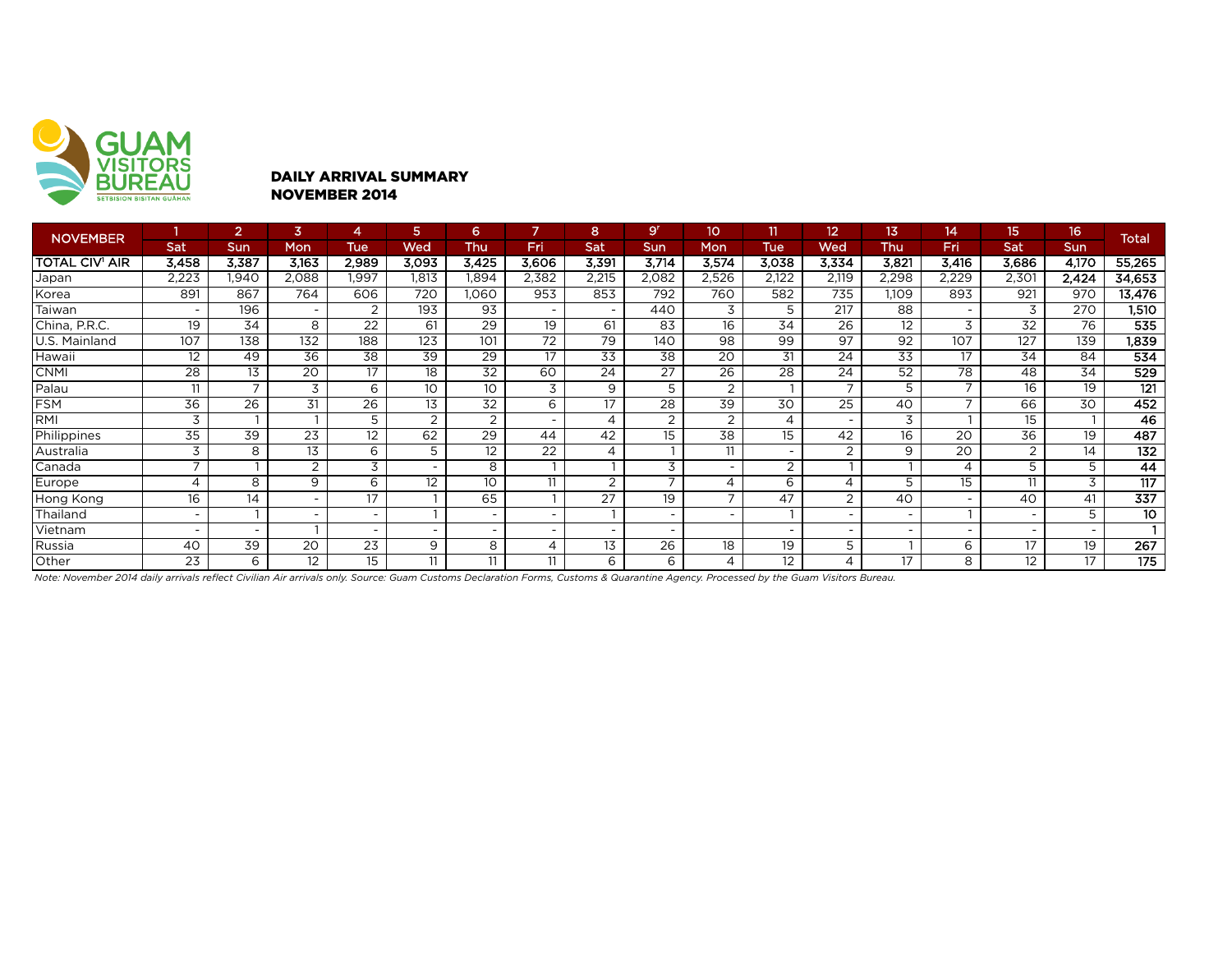

### DAILY ARRIVAL SUMMARY NOVEMBER 2014

|                       | 17                       | 18                       | 19              | 20                       | 21                       | 22              | 23    | 24              | 25              | 26                       | 27               | 28                       | 29                       | 30         | <b>Total</b>     |
|-----------------------|--------------------------|--------------------------|-----------------|--------------------------|--------------------------|-----------------|-------|-----------------|-----------------|--------------------------|------------------|--------------------------|--------------------------|------------|------------------|
| NOVEMBER              | Mon                      | <b>Tue</b>               | Wed             | Thu                      | Fri                      | Sat             | Sun   | Mon             | Tue             | Wed                      | Thu              | Fri                      | <b>Sat</b>               | <b>Sun</b> |                  |
| <b>TOTAL CIV' AIR</b> | 3,493                    | 3,445                    | 3,236           | 3,580                    | 4,004                    | 3,752           | 3,669 | 3,574           | 3,184           | 2,987                    | 3,534            | 3,807                    | 3,319                    | 3,412      | 104,261          |
| Japan                 | 2,384                    | 2,452                    | 1,945           | 2,116                    | 2,747                    | 2,536           | 2,085 | 2,390           | 2,055           | 1,516                    | 1,795            | 2,347                    | 2,010                    | 1,781      | 64,812           |
| Korea                 | 805                      | 628                      | 790             | 1.004                    | 944                      | 852             | 916   | 888             | 732             | 827                      | 1,070            | 1,107                    | 942                      | 947        | 25,928           |
| Taiwan                | 2                        |                          | 219             | 108                      | 2                        |                 | 220   |                 | 3               | 176                      | 211              |                          | 3                        | 221        | 2,677            |
| China, P.R.C.         | 17                       | 6                        | 48              | 30                       | 6                        | $\overline{20}$ | 92    | 26              | 16              | 50                       | 31               | 110                      | 23                       | 66         | 1,076            |
| U.S. Mainland         | 95                       | 104                      | 104             | 101                      | 89                       | 94              | 116   | 89              | 76              | 115                      | 63               | 47                       | 140                      | 167        | 3,239            |
| Hawaii                | 47                       | 33                       | 28              | 16                       | 22                       | 26              | 27    | 33              | $2\overline{4}$ | 29                       | 14               | 14                       | 27                       | 37         | 911              |
| <b>CNMI</b>           | 30                       | 48                       | 25              | 53                       | 64                       | 49              | 60    | 42              | 44              | 64                       | 92               | 39                       | 33                       | 32         | 1,204            |
| Palau                 | 6                        | 3                        | 6               | 2                        | 10                       | 13              | 4     | 11              | 10 <sup>°</sup> | 10                       | 9                | $\overline{7}$           | 6                        | 3          | $\overline{221}$ |
| <b>FSM</b>            | 35                       | 43                       | 20              | 23                       | 4                        | 40              | 21    | 21              | 19              | 15                       | 25               | 8                        | 28                       | 26         | 780              |
| <b>RMI</b>            | 3                        | 9                        | 4               |                          | 2                        | 4               | 5     | 2               | 5               | 2                        |                  | $\overline{\phantom{a}}$ | 4                        |            | 88               |
| Philippines           | $\overline{20}$          | $\overline{24}$          | $\overline{30}$ | 42                       | $\overline{87}$          | 47              | 49    | $\overline{34}$ | 89              | $\overline{152}$         | $\overline{128}$ | $\overline{96}$          | 41                       | 44         | 1,370            |
| Australia             | 17                       | $\overline{\phantom{a}}$ | 2               |                          | 10 <sup>°</sup>          | 4               | 6     | 11              | 3               |                          | 3                | 9                        | 4                        | 2          | 205              |
| Canada                | 3                        |                          | 2               | $\overline{2}$           |                          |                 | 2     |                 | 4               | 4                        | 6                |                          | 4                        |            | 74               |
| Europe                | $\overline{2}$           | $\overline{c}$           | -               | 10                       | 11                       | 6               | 6     | $\overline{ }$  |                 | 5                        | 15               | $\overline{2}$           |                          | 4          | 195              |
| Hong Kong             | $\overline{2}$           | 77                       | $\overline{2}$  | 42                       |                          | 37              | 25    |                 | 65              |                          | 37               | $\overline{\phantom{a}}$ | 24                       | 59         | $\overline{708}$ |
| Thailand              | $\overline{2}$           | $\overline{\phantom{a}}$ | Ξ.              | 3                        | $\overline{\phantom{0}}$ |                 |       | 2               | $\equiv$        | $\overline{\phantom{a}}$ |                  | $\sim$                   | $\overline{\phantom{a}}$ |            | $\overline{21}$  |
| Vietnam               | $\overline{\phantom{0}}$ | $\overline{\phantom{a}}$ | 3               | $\overline{\phantom{0}}$ |                          |                 |       |                 |                 | $\overline{\phantom{0}}$ |                  | $\,$                     |                          |            |                  |
| Russia                | 11                       | 5                        | 2               | 3                        |                          | 15              | 14    | 11              | 21              | 10                       | $\overline{29}$  | 12                       | 19                       | 8          | 428              |
| Other                 | 12                       | 10 <sup>°</sup>          | 6               | 23                       | 5                        | 6               | 19    | $\overline{7}$  | 11              | 10                       | 4                | $\overline{7}$           | 10                       | 14         | 319              |

*Note: November 2014 daily arrivals reflect Civilian Air arrivals only. Source: Guam Customs Declaration Forms, Customs & Quarantine Agency. Processed by the Guam Visitors Bureau.*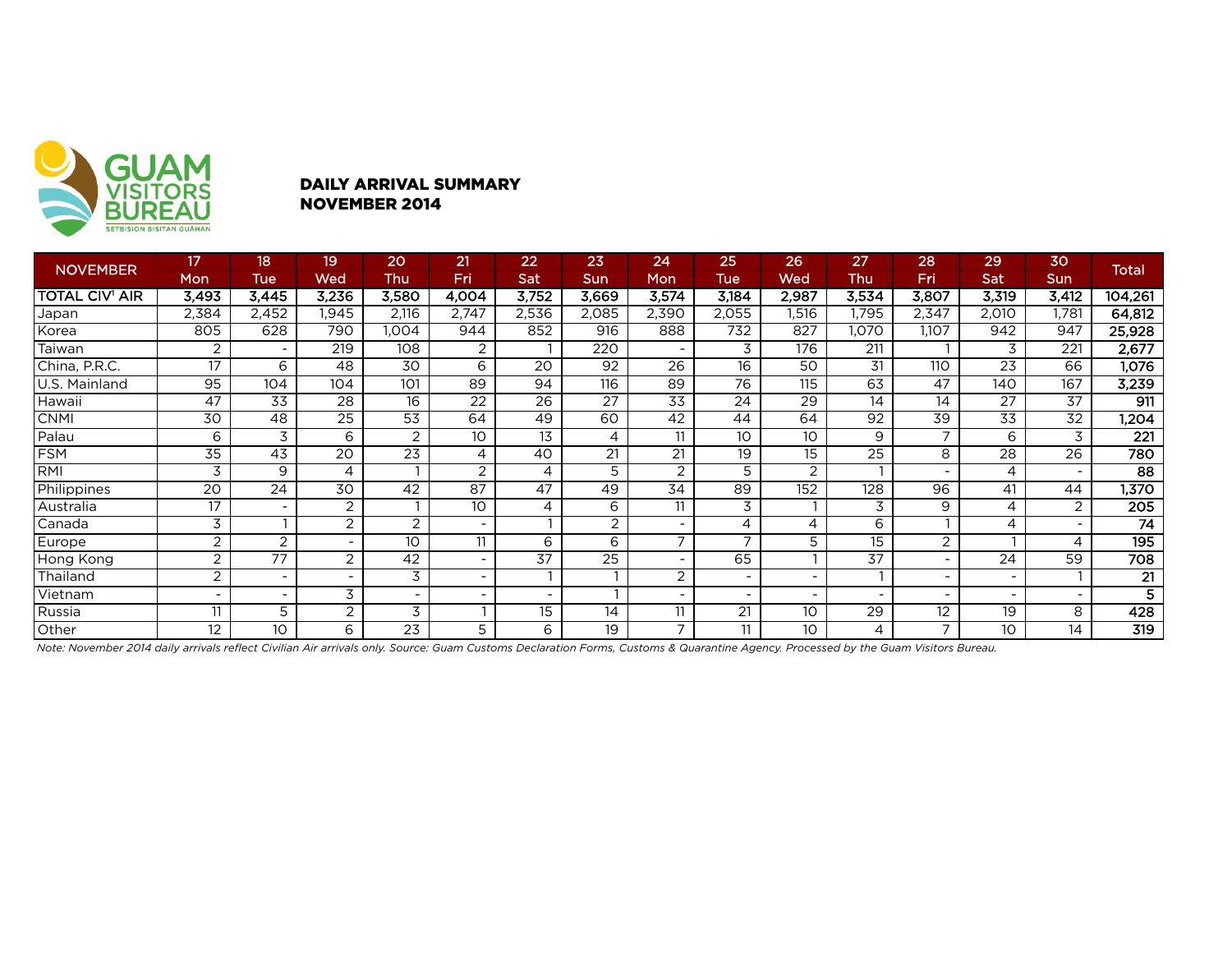

## DAILY ARRIVAL COMPARISON NOVEMBER 2014

|                          | 2013   |       |                |        | 2014  |                | % chg from LY |           |              |  |
|--------------------------|--------|-------|----------------|--------|-------|----------------|---------------|-----------|--------------|--|
| <b>NOVEMBER</b>          | Japan  | Other | <b>Total</b>   | Japan  | Other | <b>Total</b>   | Japan         | Other     | <b>Total</b> |  |
| 1                        | 2,408  | 1,303 | 3,711          | 2,223  | 1,235 | 3,458          | $-7.68%$      | $-5.22%$  | $-6.82%$     |  |
| $\overline{2}$           | 2,872  | 1,275 | 4,147          | 1,940  | 1,447 | 3,387          | $-32.45%$     | 13.49%    | $-18.33%$    |  |
| $\overline{3}$           | 2,198  | 1,164 | 3,362          | 2,088  | 1,075 | 3,163          | $-5.00%$      | $-7.65%$  | $-5.92%$     |  |
| $\overline{\mathcal{L}}$ | 2,453  | 1,027 | 3,480          | 1,997  | 992   | 2,989          | $-18.59%$     | $-3.41%$  | $-14.11%$    |  |
| 5                        | 2,164  | 936   | 3,100          | 1,813  | 1,280 | 3,093          | $-16.22%$     | 36.75%    | $-0.23%$     |  |
| $\overline{6}$           | 1,784  | 1,048 | 2,832          | 1,894  | 1,531 | 3,425          | 6.17%         | 46.09%    | 20.94%       |  |
| $\overline{7}$           | 1,886  | 1,481 | 3,367          | 2,382  | 1,224 | 3,606          | 26.30%        | $-17.35%$ | 7.10%        |  |
| 8                        | 2,444  | 1,454 | 3,898          | 2,215  | 1,176 | 3,391          | $-9.37%$      | $-19.12%$ | $-13.01%$    |  |
| 9 <sup>r</sup>           | 2,310  | 1,278 | 3,588          | 2,082  | 1,632 | 3,714          | $-9.87%$      | 27.70%    | 3.51%        |  |
| 10                       | 2,328  | 1,479 | 3,807          | 2,526  | 1,048 | 3,574          | 8.51%         | $-29.14%$ | $-6.12%$     |  |
| 11                       | 2,538  | 1,074 | 3,612          | 2,122  | 916   | 3,038          | $-16.39%$     | $-14.71%$ | $-15.89%$    |  |
| 12                       | 2,377  | 1,053 | 3,430          | 2,119  | 1,215 | 3,334          | $-10.85%$     | 15.38%    | $-2.80%$     |  |
| 13                       | 1,967  | 1,076 | 3,043          | 2,298  | 1,523 | 3,821          | 16.83%        | 41.54%    | 25.57%       |  |
| 14                       | 2,179  | 1,622 | 3,801          | 2,229  | 1,187 | 3,416          | 2.29%         | $-26.82%$ | $-10.13%$    |  |
| 15                       | 2,421  | 1,416 | 3,837          | 2,301  | 1,385 | 3,686          | $-4.96%$      | $-2.19%$  | $-3.94%$     |  |
| 16                       | 2,274  | 1,132 | 3,406          | 2,424  | 1,746 | 4,170          | 6.60%         | 54.24%    | 22.43%       |  |
| 17                       | 2,304  | 1,441 | 3,745          | 2,384  | 1,109 | 3,493          | 3.47%         | $-23.04%$ | $-6.73%$     |  |
| 18                       | 2,564  | 1,231 | 3,795          | 2,452  | 993   | 3,445          | $-4.37%$      | $-19.33%$ | $-9.22%$     |  |
| 19                       | 2,212  | 1,119 | 3,331          | 1,945  | 1,291 | 3,236          | $-12.07%$     | 15.37%    | $-2.85%$     |  |
| 20                       | 1,800  | 1,350 | 3,150          | 2,116  | 1,464 | 3,580          | 17.56%        | 8.44%     | 13.65%       |  |
| 21                       | 2,252  | 1,673 | 3,925          | 2,747  | 1,257 | 4,004          | 21.98%        | $-24.87%$ | 2.01%        |  |
| 22                       | 2,682  | 1,492 | 4,174          | 2,536  | 1,216 | 3,752          | $-5.44%$      | $-18.50%$ | $-10.11%$    |  |
| 23                       | 2,349  | 1,275 | 3,624          | 2,085  | 1,584 | 3,669          | $-11.24%$     | 24.24%    | 1.24%        |  |
| 24                       | 2,124  | 1,316 | 3,440          | 2,390  | 1,184 | 3,574          | 12.52%        | $-10.03%$ | 3.90%        |  |
| 25                       | 2,083  | 1,153 | 3,236          | 2,055  | 1,129 | 3,184          | $-1.34%$      | $-2.08%$  | $-1.61%$     |  |
| 26                       | 2,020  | 1,018 | 3,038          | 1,516  | 1,471 | 2,987          | $-24.95%$     | 44.50%    | $-1.68%$     |  |
| 27                       | 1,722  | 1,507 | 3,229          | 1,795  | 1,739 | 3,534          | 4.24%         | 15.39%    | 9.45%        |  |
| 28                       | 1,886  | 1,645 | 3,531          | 2,347  | 1,460 | 3,807          | 24.44%        | $-11.25%$ | 7.82%        |  |
| 29                       | 2,296  | 1,398 | 3,694          | 2,010  | 1,309 | 3,319          | $-12.46%$     | $-6.37%$  | $-10.15%$    |  |
| 30                       | 2,030  | 1,303 | 3,333          | 1,781  | 1,631 | 3,412          | $-12.27%$     | 25.17%    | 2.37%        |  |
| Total                    | 66,927 |       | 38,739 105,666 | 64,812 |       | 39,449 104,261 | $-3.16%$      | 1.83%     | $-1.33%$     |  |

*Note: November daily arrivals reflect "Civilian Air" arrivals only.*